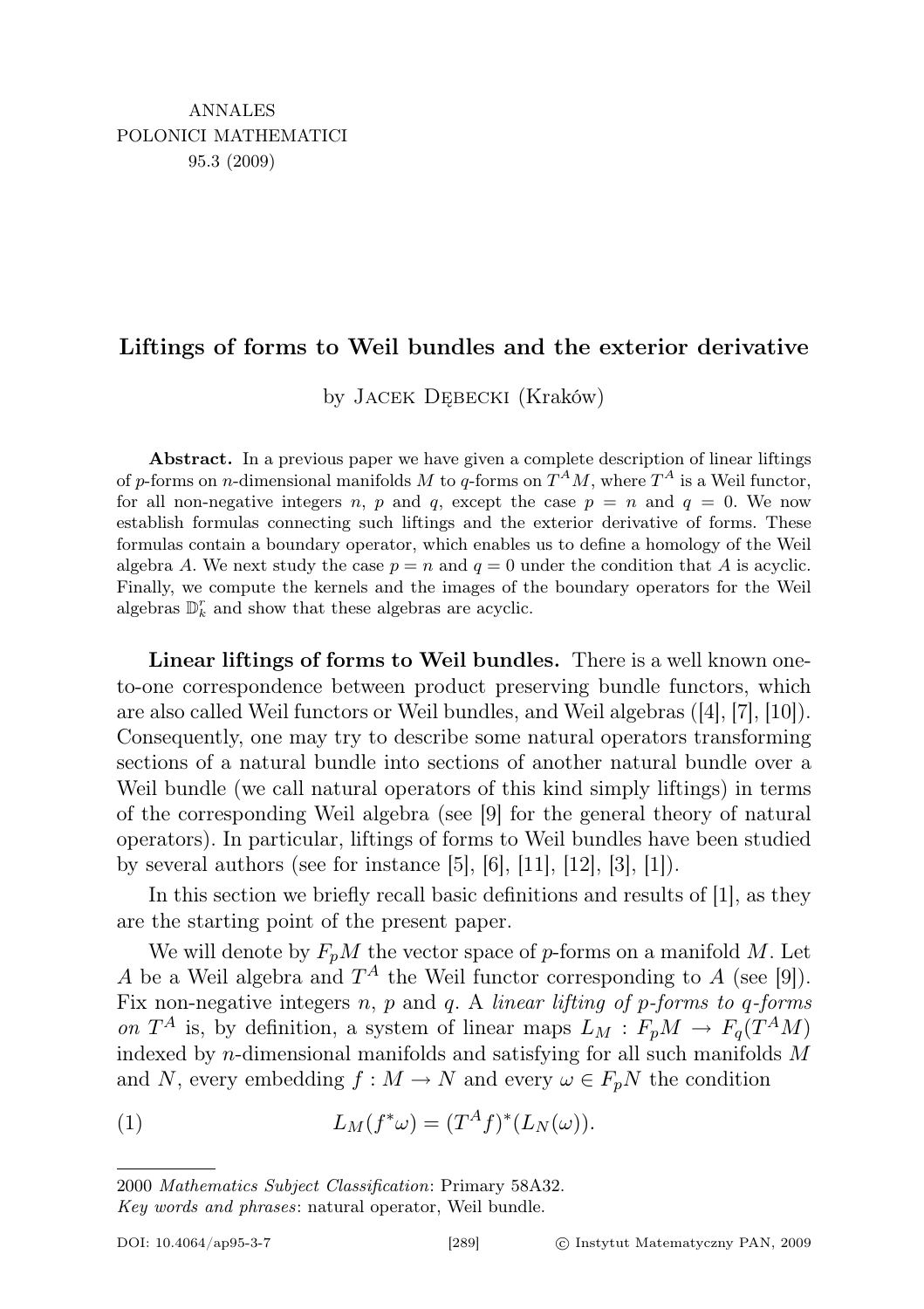If s is a non-negative integer, then we will use the symbol  $C_sA$  to denote the vector space of skew-symmetric s-linear maps  $G: A \times \cdots \times A \rightarrow A^*$ (where  $A^*$  denotes the vector space of linear functions  $A \to \mathbb{R}$ ) satisfying

$$
(2) \quad G(a_1,\ldots,a_{s-1},bc)(d) = G(a_1,\ldots,a_{s-1},b)(cd) + G(a_1,\ldots,a_{s-1},c)(bd)
$$

for all  $a_1, \ldots, a_{s-1}, b, c, d \in A$  whenever  $s \geq 1$ .

Suppose  $p \geq q$  and  $D \in C_{p-q}A$ . There is a unique linear lifting  $D^{p,q}$  of *p*-forms to *q*-forms on  $T^A$  such that

(3) 
$$
D_{U}^{p,q}(\omega)(X)(Y_{1},...,Y_{q}) = D(X^{i_{q+1}},...,X^{i_{p}})((T^{A}\omega_{i_{1}...i_{p}})(X))Y_{1}^{i_{1}}...Y_{q}^{i_{q}})
$$

for every open subset U of  $\mathbb{R}^n$ , every  $\omega \in F_pU$ , every  $X \in T^AU$  and all  $Y_1, \ldots, Y_q \in A^n$ , where the coordinates  $\omega_{i_1 \ldots i_p} : U \to \mathbb{R}$  for  $i_1, \ldots, i_p \in$  $\{1,\ldots,n\}$  are such that  $\omega(x)(y_1,\ldots,y_p) = \omega_{i_1\ldots i_p}(x)y_1^{i_1}\ldots y_p^{i_p}$  for every  $x \in U$  and all  $y_1, \ldots, y_p \in \mathbb{R}^n$  (formula (3) makes sense, because  $T^A \mathbb{R}^n = A^n$ and  $T^{A}U$  is an open subset of the vector space  $A^{n}$ , so  $D_{U}^{p,q}$  $U^{p,q}(\omega)(X)$  can be interpreted as a skew-symmetric q-linear map  $A^n \times \cdots \times \tilde{A}^n \to \mathbb{R}$ ).

If  $p + 1 \geq q$  and  $E \in C_{p-q+1}A$ , then  $E^{p+1,q} \circ d$  (where d denotes the exterior derivative) is another linear lifting of p-forms to q-forms on  $T^A$ . The main theorem of [1] states that every linear lifting of  $p$ -forms to  $q$ -forms on  $T^A$  is of the form specified in the table below for almost all n, p and q, where  $D \in C_{p-q}A$  and  $E \in C_{p-q+1}A$  are uniquely determined.

|                   | $0\leq p\leq n-1$          |              | $p = n \quad n+1 \leq p$ |
|-------------------|----------------------------|--------------|--------------------------|
| $q=0$             | $D^{p,0}$                  |              |                          |
| $1 \leq q \leq p$ | $D^{p,q}+E^{p+1,q}\circ d$ | $D^{n,q}$    | 0                        |
| $q = p + 1$       | $E^{p+1,p+1} \circ d$      | $\mathbf{0}$ | $\mathbf{0}$             |
| $p+2\leq q$       | $\theta$                   | $\mathbf{0}$ | $\mathbf{0}$             |

The case  $p = n$  and  $q = 0$  was omitted in [1], because it is more difficult than the others. In what follows we prove Theorem 2, which covers this unusual case.

A homology of the algebra A. If  $p \ge q - 1 \ge 0$  and  $F \in C_{p-q+1}A$ then  $d \circ F^{p,q-1}$  is a linear lifting of p-forms to q-forms on  $T^A$ , and so it is of the form specified in the above table with some  $D$  and  $E$  determined by  $F$ . In the next section we will establish explicit formulas for  $d \circ F^{p,q-1}$ . They will contain a boundary operator, which we now define.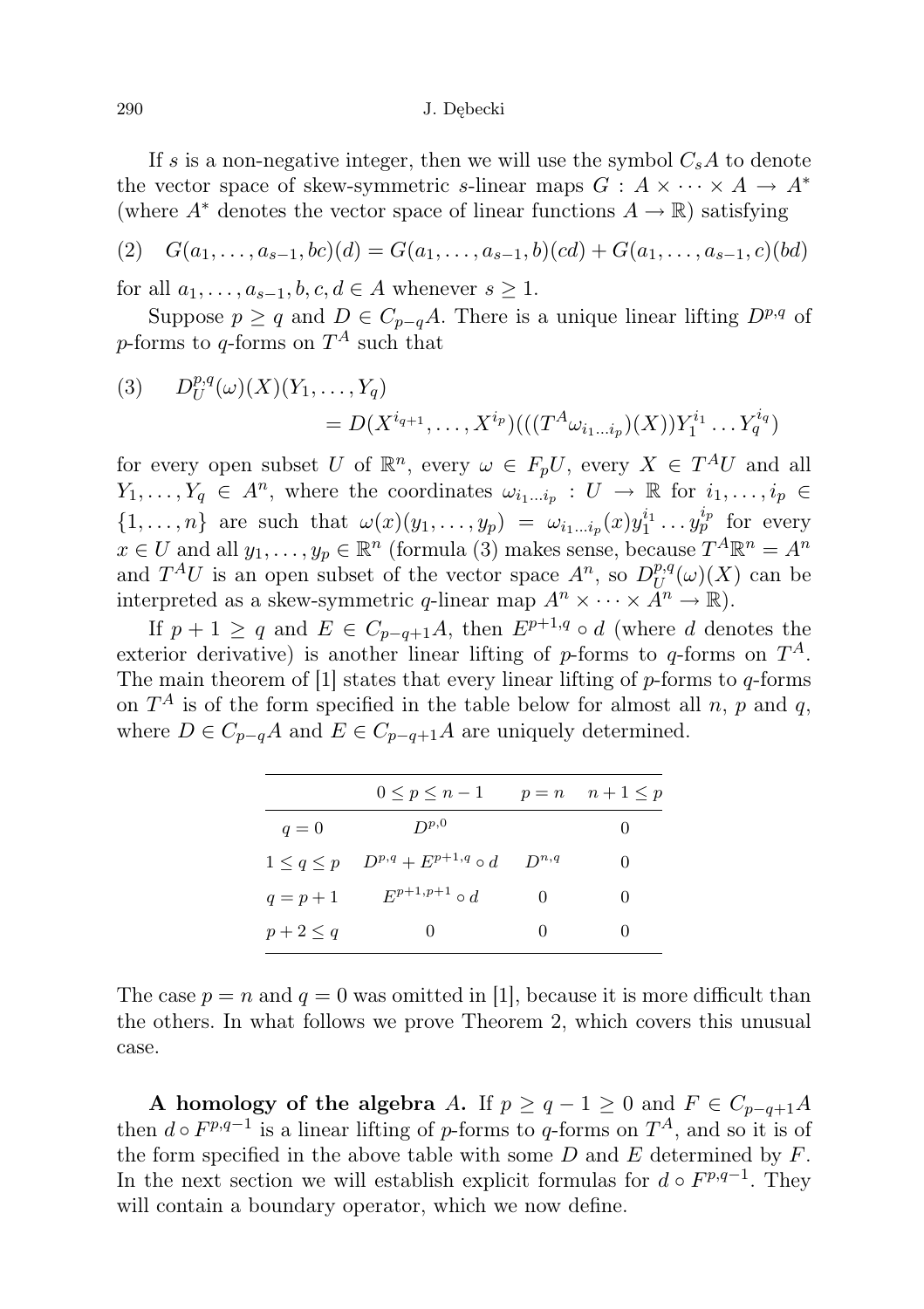For every positive integer s and every  $G \in C_sA$  we define the skewsymmetric  $(s - 1)$ -linear map  $\partial_s G : A \times \cdots \times A \to A^*$  by

$$
(\partial_s G)(a_1, \ldots, a_{s-1})(b) = G(a_1, \ldots, a_{s-1}, b)(1)
$$

for all  $a_1, \ldots, a_{s-1}, b \in A$ . We will have  $\partial_s G \in C_{s-1}A$  once we check that

$$
(\partial_s G)(a_1, ..., a_{s-2}, bc)(d)
$$
  
=  $(\partial_s G)(a_1, ..., a_{s-2}, b)(cd) + (\partial_s G)(a_1, ..., a_{s-2}, c)(bd)$ 

for all  $a_1, \ldots, a_{s-2}, b, c, d \in A$  whenever  $s \geq 2$ . By (2) and the skew-symmetry of G,

$$
(\partial_s G)(a_1, \ldots, a_{s-2}, bc)(d) = G(a_1, \ldots, a_{s-2}, bc, d)(1)
$$
  
=  $G(a_1, \ldots, a_{s-2}, b, d)(c) + G(a_1, \ldots, a_{s-2}, c, d)(b)$   
=  $G(a_1, \ldots, a_{s-2}, b, c)(d) + G(a_1, \ldots, a_{s-2}, b, d)(c)$   
+  $G(a_1, \ldots, a_{s-2}, c, b)(d) + G(a_1, \ldots, a_{s-2}, c, d)(b)$   
=  $G(a_1, \ldots, a_{s-2}, b, cd)(1) + G(a_1, \ldots, a_{s-2}, c, bd)(1)$   
=  $(\partial_s G)(a_1, \ldots, a_{s-2}, b)(cd) + (\partial_s G)(a_1, \ldots, a_{s-2}, c)(bd),$ 

which is the desired conclusion. Therefore we have defined the linear map  $\partial_s$ :  $C_sA \rightarrow C_{s-1}A$  for every positive integer s.

It will be convenient to put  $C_{-1}A = \mathbb{R}$ ,  $\partial_0 : C_0A \ni G \mapsto G(1) \in C_{-1}A$ (this definition makes sense, because  $C_0A = A^*$ ) and  $\partial_{-1} = 0$ .

If  $s \geq 1$  and  $G \in C_sA$ , then by (2),

$$
G(a_1, \ldots, a_{s-1}, 1)(1) = G(a_1, \ldots, a_{s-1}, 1 \cdot 1)(1)
$$
  
=  $G(a_1, \ldots, a_{s-1}, 1)(1) + G(a_1, \ldots, a_{s-1}, 1)(1),$ 

and so  $G(a_1, \ldots, a_{s-1}, 1)(1) = 0$  for all  $a_1, \ldots, a_{s-1} \in A$ . From this we deduce that  $\partial_{s-1}\partial_s = 0$  for every  $s \geq 0$ .

Thus we have constructed a chain complex and we define the homology vector spaces of the algebra A by the usual formula  $H_sA = \ker \partial_s / \mathrm{im} \, \partial_{s+1}$ for every  $s \ge -1$ . We will call A acyclic if  $H_sA = \{0\}$  for all  $s \ge -1$ .

As a curiosity, it is worth pointing out that the above construction works not only for a Weil algebra, but also for any algebra with unit, even noncommutative and non-associative.

Formulas for  $d \circ F^{p,q-1}$ . Since constant coefficients in formulas we want to derive depend on the choice of constant coefficients in some definitions, we now make the following convention. If  $m$  and  $s$  are non-negative integers, V is an open subset of  $\mathbb{R}^m$ ,  $\alpha \in F_sV$  and the coordinates  $\alpha_{i_1...i_s}: V \to \mathbb{R}$  for  $i_1, \ldots, i_s \in \{1, \ldots, m\}$  are such that  $\alpha(x)(y_1, \ldots, y_s) = \alpha_{i_1 \ldots i_s}(x) y_1^{i_1} \ldots y_s^{i_s}$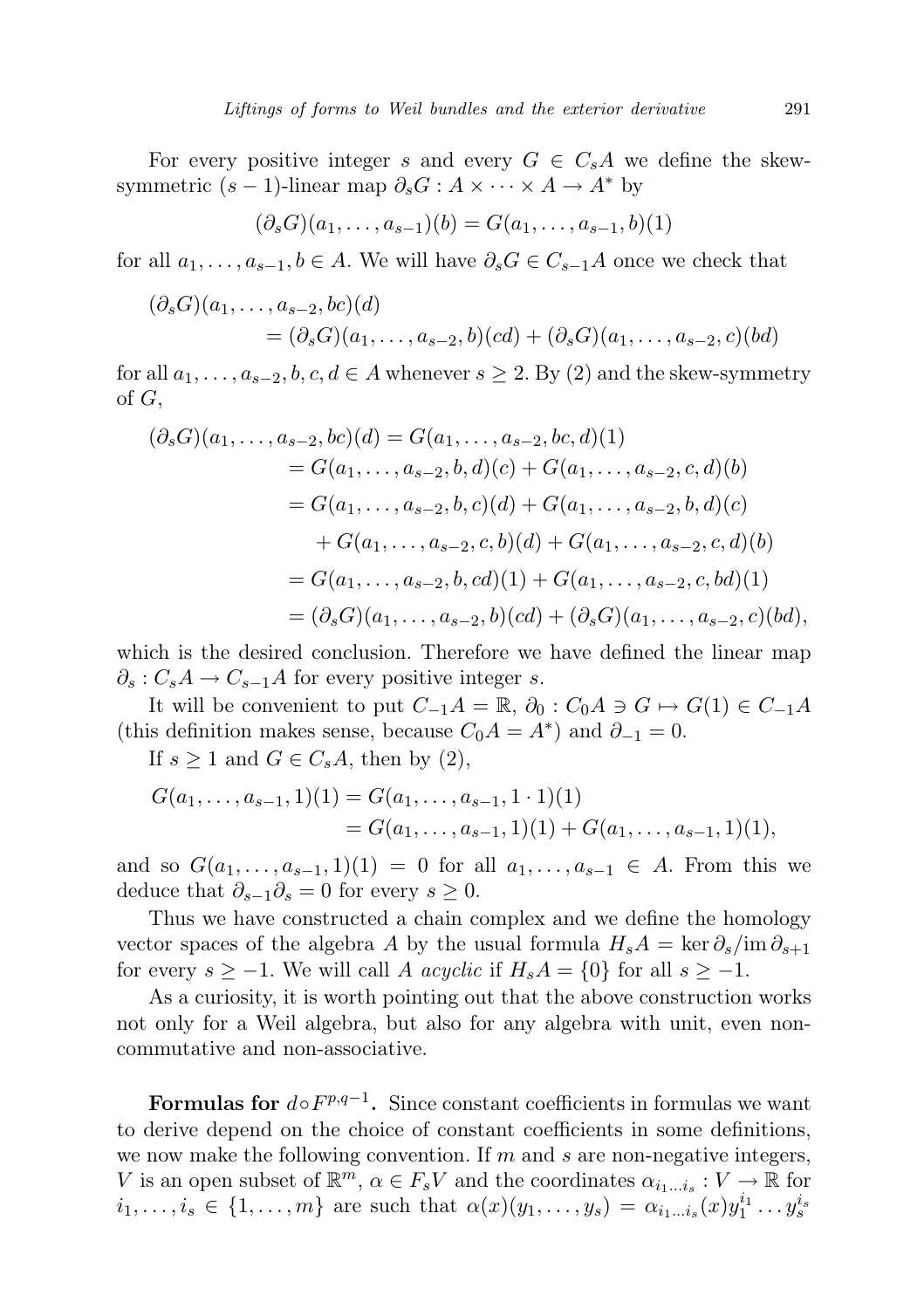for every  $x \in V$  and all  $y_1, \ldots, y_s \in \mathbb{R}^m$ , then  $\alpha = \alpha_{i_1...i_s} dx^{i_1} \wedge \cdots \wedge dx^{i_s}$  and

$$
d\alpha = \frac{\partial \alpha_{i_1 \dots i_s}}{\partial x^j} dx^j \wedge dx^{i_1} \wedge \dots \wedge dx^{i_s}.
$$

We are now in a position to formulate a theorem containing the promised formulas for  $d \circ F^{p,q-1}$ , where  $F \in C_{p-q+1}A$ .

THEOREM 1. Let 
$$
p - q + 1 \ge 0
$$
 and  $F \in C_{p-q+1}A$ .  
\nIf  $q = 0$ , then  
\n(4) 
$$
0 = (-1)^{p-1} (\partial_{p+1} F)^{p,0} + F^{p+1,0} \circ d.
$$
\nIf  $1 \le q \le p$ , then  
\n(5)  $q(d \circ F^{p,q-1}) = (p - q + 1)(-1)^{p-1} (\partial_{p-q+1} F)^{p,q} + (p + 1)(F^{p+1,q} \circ d).$   
\nIf  $q = p + 1$ , then

(6) 
$$
d \circ F^{p,p} = F^{p+1,p+1} \circ d.
$$

Proof. To simplify the proof, note that (4) and (6) may be interpreted as special cases of (5), because the coefficients of the terms which do not make sense vanish in these special cases.

If s is a positive integer, u is a non-negative integer and  $G \in C_sA$ , then by induction on  $u$  we deduce from  $(2)$  that

(7) 
$$
G(a_1, ..., a_{s-1}, b_1 ... b_u)(c)
$$
  
= 
$$
\sum_{v=1}^u G(a_1, ..., a_{s-1}, b_v)(b_1 ... b_{v-1}b_{v+1} ... b_u c)
$$

for all  $a_1, \ldots, a_{s-1}, b_1, \ldots, b_u, c \in A$ . From (7) we conclude immediately that if  $f : \mathbb{R}^n \to \mathbb{R}$  is a polynomial, then

(8) 
$$
G(a_1, ..., a_{s-1}, (T^A f)(X))(c)
$$

$$
= G(a_1, ..., a_{s-1}, X^j) \left( \left( \left( T^A \frac{\partial f}{\partial x^j} \right) (X) \right) c \right)
$$

for every  $X \in A^n$ . Actually, (8) still holds when  $f: U \to \mathbb{R}$  is a smooth map on an open subset U of  $\mathbb{R}^n$  and  $X \in T^A U$  (this is due to the fact that  $T^A$ has a finite order; see [1].

If  $q \geq 1$ , m is a non-negative integer, V is an open subset of  $\mathbb{R}^m$  and  $\alpha \in F_{q-1}V$ , then we write  $\alpha^{y_1...y_{q-1}} : V \ni x \mapsto \alpha(x)(y_1,..., y_{q-1}) \in \mathbb{R}$  for  $y_1, \ldots, y_{q-1} \in \mathbb{R}^m$ . In this notation we have

$$
(9) \quad (d\alpha)(x)(y_1,\ldots,y_q) = \frac{1}{q} \sum_{u=1}^q (-1)^{u-1} (d(\alpha^{y_1\ldots y_{u-1}y_{u+1}\ldots y_q}))(x)(y_u)
$$

for every  $x \in V$  and all  $y_1, \ldots, y_q \in \mathbb{R}^m$ , as is easy to verify.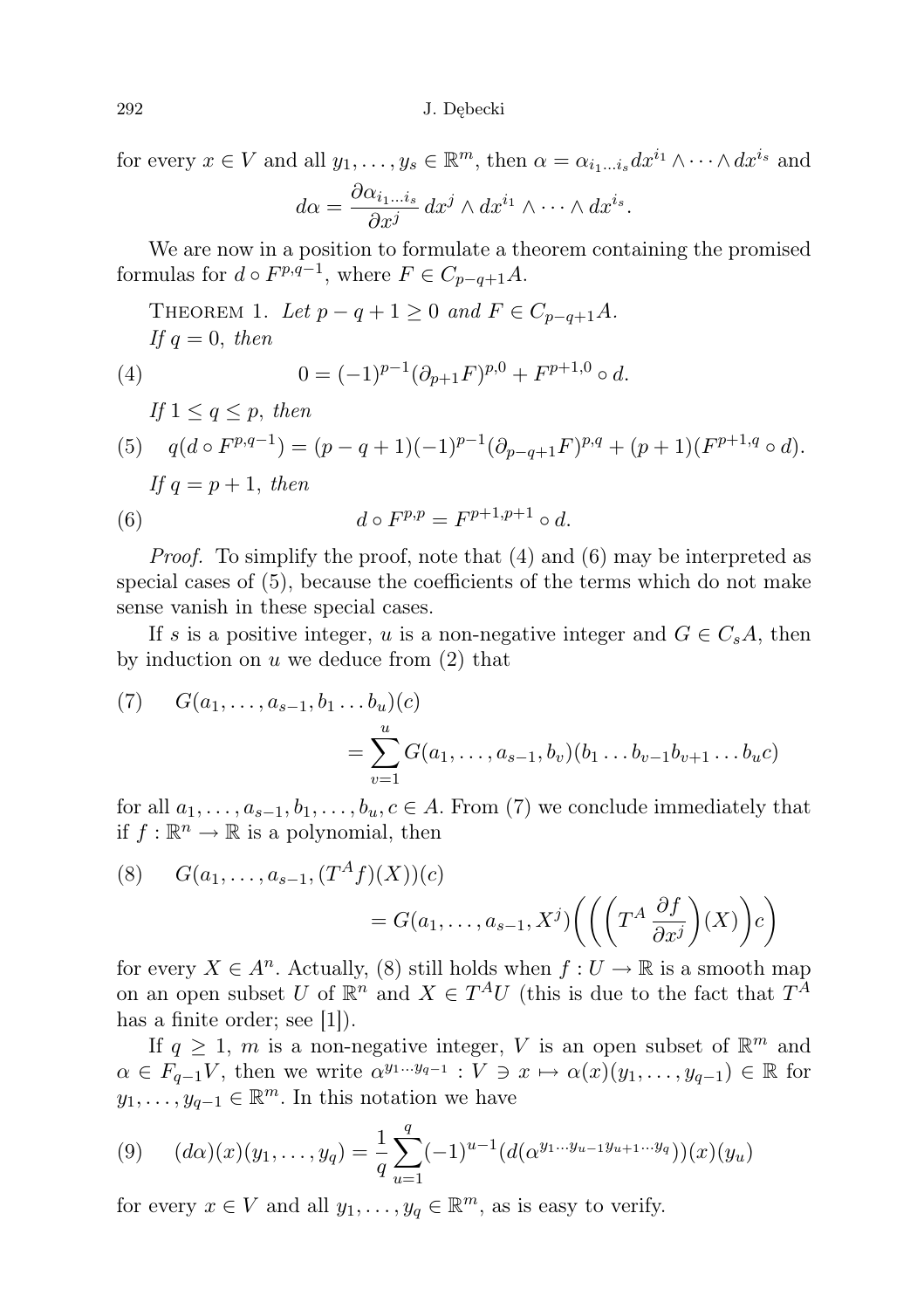Let U be an open subset of  $\mathbb{R}^n$  and  $\omega \in F_pU$ . By (3), if  $q \ge 1$  then

$$
F_U^{p,q-1}(\omega)(X)(Y_1,\ldots,Y_{q-1})
$$
  
=  $F(X^{i_q},\ldots,X^{i_p})(((T^A\omega_{i_1\ldots i_p})(X))Y_1^{i_1}\ldots Y_{q-1}^{i_{q-1}})$ 

for every  $X \in T^A U$  and all  $Y_1, \ldots, Y_{q-1} \in A^n$ . Hence (9) gives

(10) 
$$
q(d(F_U^{p,q-1}(\omega)))(X)(Y_1, ..., Y_q)
$$
  
\n
$$
= \sum_{u=1}^q (-1)^{u-1} \left( \sum_{t=q}^p F(X^{i_q}, ..., X^{i_{t-1}}, Y^{i_t}_u, X^{i_{t+1}}, ..., X^{i_p}) \right)
$$
  
\n
$$
(((T^A \omega_{i_1...i_p})(X))Y_1^{i_1} ... Y_{u-1}^{i_{u-1}} Y^{i_u}_{u+1} ... Y_q^{i_{q-1}})
$$
  
\n
$$
+ F(X^{i_q}, ..., X^{i_p}) \left( \left( \left( T^A \frac{\partial \omega_{i_1...i_p}}{\partial x^j} \right) (X) \right) Y_1^{i_1} ... Y_{u-1}^{i_{u-1}} Y^{i_u}_{u+1} ... Y_q^{i_{q-1}} Y_u^j \right) \right)
$$

for every  $X \in T^A U$  and all  $Y_1, \ldots, Y_q \in A^n$ . But, by the skew-symmetry of F and  $\omega$ ,

(11) 
$$
\sum_{u=1}^{q} (-1)^{u-1} \sum_{t=q}^{p} F(X^{i_q}, \dots, X^{i_{t-1}}, Y_u^{i_t}, X^{i_{t+1}}, \dots, X^{i_p})
$$

$$
(((T^A \omega_{i_1 \dots i_p})(X)) Y_1^{i_1} \dots Y_{u-1}^{i_{u-1}} Y_{u+1}^{i_u} \dots Y_q^{i_{q-1}})
$$

$$
= (p - q + 1) \sum_{u=1}^{q} (-1)^{u-1}
$$

$$
\overline{u=1}
$$
\n
$$
\times F(X^{i_q}, \dots, X^{i_{p-1}}, Y_u^{i_p})(((T^A \omega_{i_1 \dots i_p})(X))Y_1^{i_1} \dots Y_{u-1}^{i_{u-1}} Y_{u+1}^{i_u} \dots Y_q^{i_{q-1}})
$$
\n
$$
= (p - q + 1)(-1)^{p-1}
$$
\n
$$
\times \sum_{u=1}^q F(X^{i_{q+1}}, \dots, X^{i_p}, Y_u^{i_u})(((T^A \omega_{i_1 \dots i_p})(X))Y_1^{i_1} \dots Y_{u-1}^{i_{u-1}} Y_{u+1}^{i_{u+1}} \dots Y_q^{i_q}).
$$

Since

$$
(d\omega)_{i_1...i_{p+1}} = \frac{1}{p+1} \sum_{u=1}^{p+1} (-1)^{u-1} \frac{\partial \omega_{i_1...i_{u-1}i_{u+1}...i_{p+1}}}{\partial x^{i_u}}
$$

for all  $i_1, \ldots, i_{p+1} \in \{1, \ldots, n\}$ , (3) and the skew-symmetry of F give

$$
(12) \quad (p+1)(F_U^{p+1,q}(d\omega))(X)(Y_1,\ldots,Y_q)
$$
\n
$$
= \sum_{u=1}^{p+1} (-1)^{u-1} F(X^{i_{q+1}},\ldots,X^{i_{p+1}}) \left( \left( \left( T^A \frac{\partial \omega_{i_1\ldots i_{u-1}i_{u+1}\ldots i_{p+1}}}{\partial x^{i_u}} \right) (X) \right) Y_1^{i_1} \ldots Y_q^{i_q} \right)
$$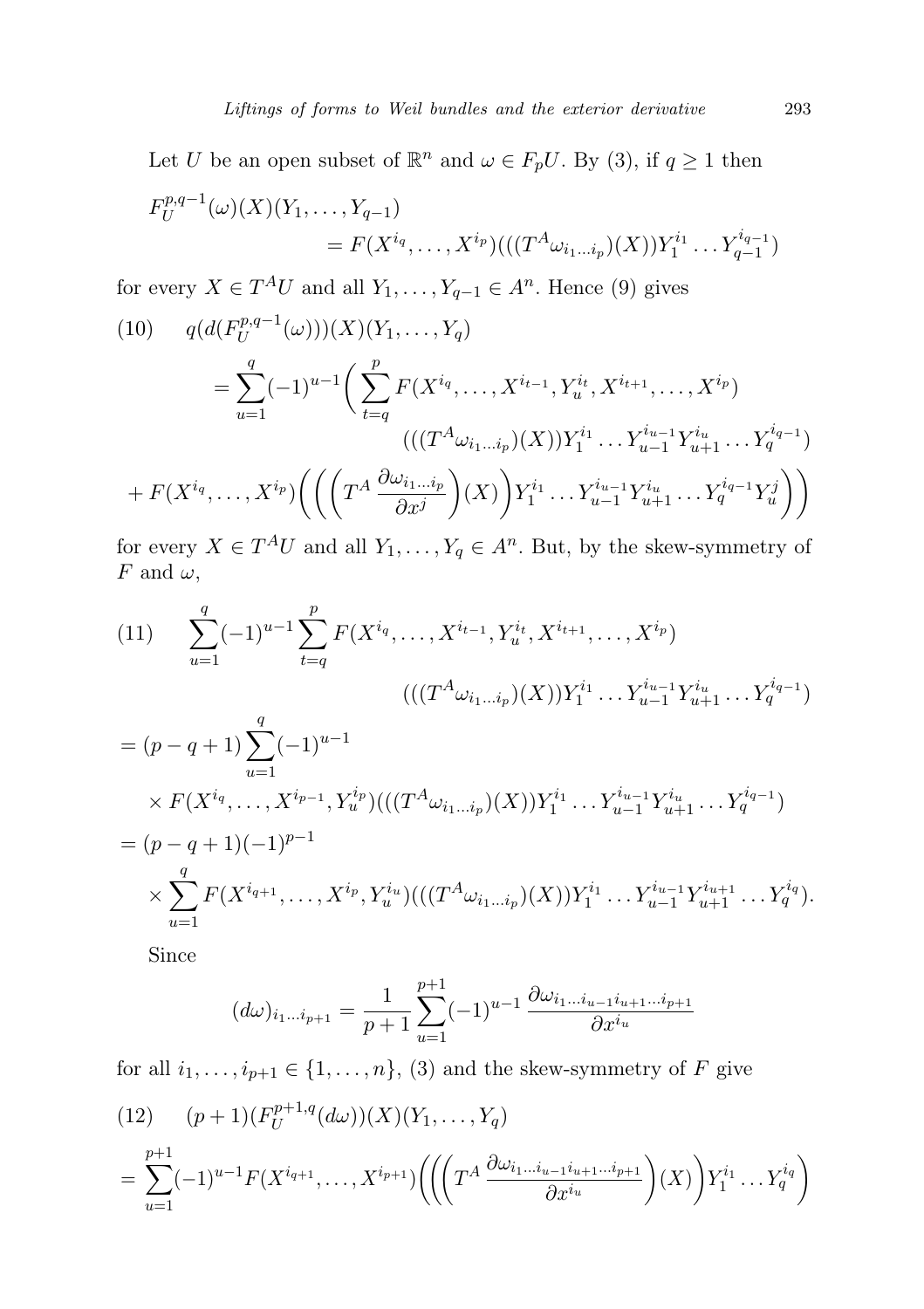294 J. Dębecki

$$
= \sum_{u=1}^{q} (-1)^{u-1} F(X^{i_q}, \dots, X^{i_p}) \left( \left( \left( T^A \frac{\partial \omega_{i_1 \dots i_p}}{\partial x^j} \right) (X) \right) Y_1^{i_1} \dots Y_{u-1}^{i_{u-1}} Y_{u+1}^{i_u} \dots Y_q^{i_{q-1}} Y_u^j \right) \right)
$$
  
=  $(-1)^p \sum_{u=q+1}^{p+1} F(X^{i_{q+1}}, \dots, X^{i_p}, X^j) \left( \left( \left( T^A \frac{\partial \omega_{i_1 \dots i_p}}{\partial x^j} \right) (X) \right) Y_1^{i_1} \dots Y_q^{i_q} \right)$ 

for every  $X \in T^A U$  and all  $Y_1, \ldots, Y_q \in A^n$ . But, by (8),

(13) 
$$
(-1)^p \sum_{u=q+1}^{p+1} F(X^{i_{q+1}}, \dots, X^{i_p}, X^j) \Big( \Big( \Big( T^A \frac{\partial \omega_{i_1 \dots i_p}}{\partial x^j} \Big) (X) \Big) Y_1^{i_1} \dots Y_q^{i_q} \Big) + (p-q+1)(-1)^p F(X^{i_{q+1}}, \dots, X^{i_p}, (T^A \omega_{i_1 \dots i_p})(X)) (Y_1^{i_1} \dots Y_q^{i_q}).
$$
  
Combining (10)–(13) and applying (7) and (3) we obtain

$$
(q(d(F_U^{p,q-1}(\omega))) - (p+1)(F_U^{p+1,q}(d\omega)))(X)(Y_1, ..., Y_q)
$$
  
=  $(p-q+1)(-1)^{p-1}$   

$$
\times \sum_{u=1}^q F(X^{i_{q+1}}, ..., X^{i_p}, Y_u^{i_u})(((T^A\omega_{i_1...i_p})(X))Y_1^{i_1}...Y_{u-1}^{i_{u-1}}Y_{u+1}^{i_{u+1}}...Y_q^{i_q})
$$

$$
-(p-q+1)(-1)^p F(X^{i_{q+1}}, ..., X^{i_p}, (T^A\omega_{i_1...i_p})(X))(Y_1^{i_1}...Y_q^{i_q})
$$

$$
= (p-q+1)(-1)^{p-1} F(X^{i_{q+1}}, ..., X^{i_p}, ((T^A\omega_{i_1...i_p})(X))Y_1^{i_1}...Y_q^{i_q})(1)
$$

$$
= (p-q+1)(-1)^{p-1} (\partial_{p-q+1}F)_{U}^{p,q}(\omega)(X)(Y_1, ..., Y_q)
$$

for every  $X \in T^A U$  and all  $Y_1, \ldots, Y_q \in A^n$ . This establishes (5), and the proof is complete.

The case  $p = n$  and  $q = 0$ . Let L be a linear lifting of n-forms to 0-forms on  $T^A$ . One may ask if there exists a  $D \in C_n A$  such that  $L = D^{n,0}$ and, if this is so, whether such a  $D$  is unique or not. The following proposition answers the latter question.

PROPOSITION 1. Let  $D, \widetilde{D} \in C_nA$ . Then  $D^{n,0} = \widetilde{D}^{n,0}$  if and only if  $\partial_n D = \partial_n \widetilde{D}$ .

*Proof.* From a lemma proved in [1] it follows that if L and  $\widetilde{L}$  are two linear liftings of *n*-forms to 0-forms on  $T^A$  such that

$$
L_{\mathbb{R}^n}(dx^1 \wedge \cdots \wedge dx^n) = \widetilde{L}_{\mathbb{R}^n}(dx^1 \wedge \cdots \wedge dx^n),
$$

then  $L = \tilde{L}$ . By (3) and the skew-symmetry of D,

(14) 
$$
D_{\mathbb{R}^n}^{n,0}(dx^1 \wedge \cdots \wedge dx^n)(X) = D(X^1, \ldots, X^n)(1) = \begin{cases} (\partial_n D)(X^1, \ldots, X^{n-1})(X^n) & \text{if } n \ge 1, \\ \partial_0 D & \text{if } n = 0, \end{cases}
$$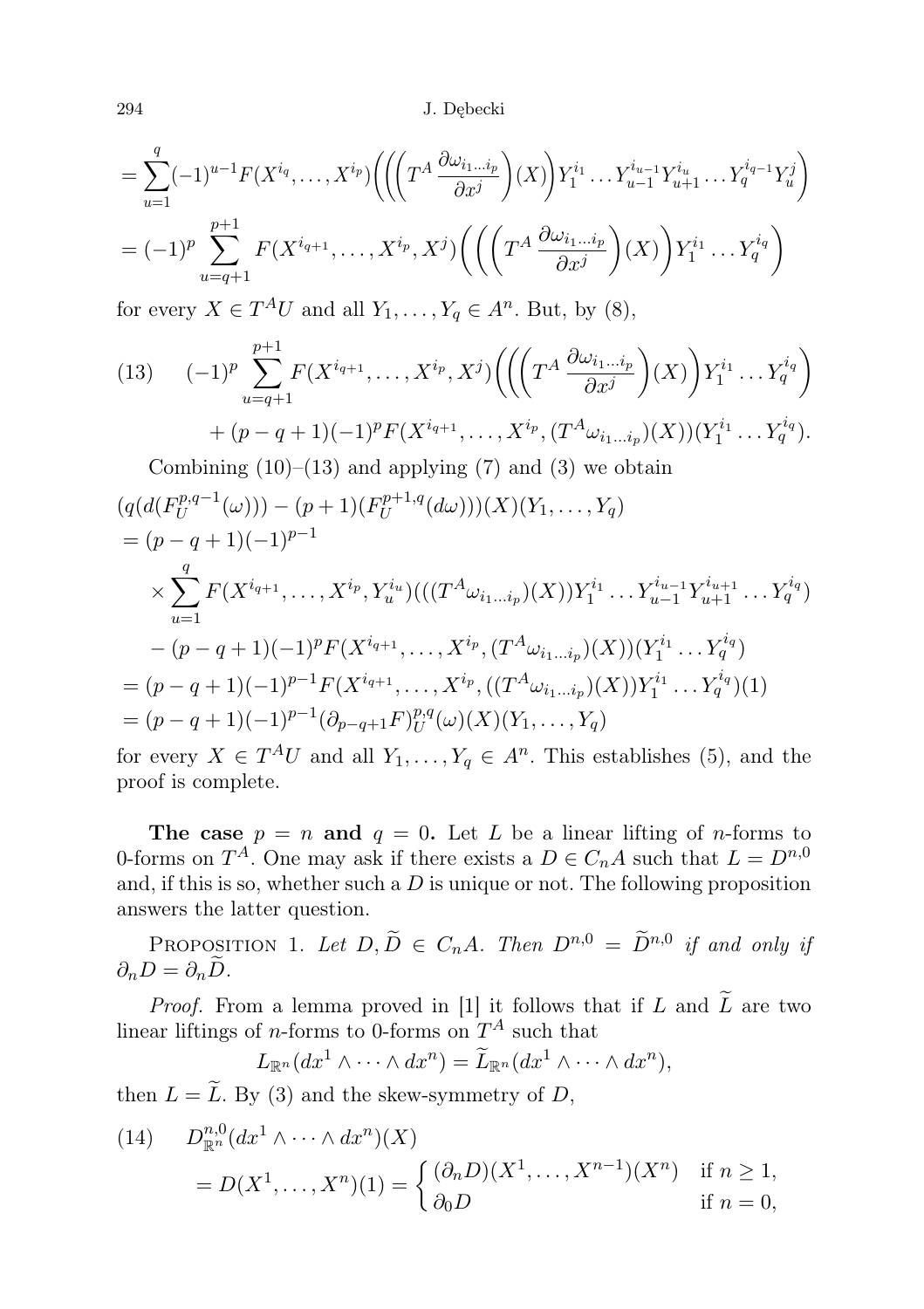for every  $X \in A^n$ , and a similar formula holds for  $\tilde{D}$ . Combining these with the above-mentioned lemma completes the proof.

The problem of the existence of a  $D \in C_n A$  such that  $L = D^{n,0}$  is more difficult. We will solve it under the condition that  $H_{n-1}A = \{0\}.$ 

We define  $S_{n-1}A$  to be the set of skew-symmetric *n*-linear functions C :  $A \times \cdots \times A \to \mathbb{R}$  with the properties that

(15) 
$$
C(a_1, \ldots, a_{n-2}, bc, d) = C(a_1, \ldots, a_{n-2}, b, cd) + C(a_1, \ldots, a_{n-2}, c, bd)
$$

for all  $a_1, \ldots, a_{n-2}, b, c, d \in A$  whenever  $n \geq 2$  and

(16) 
$$
C(a_1, \ldots, a_{n-1}, 1) = 0
$$

for all  $a_1, \ldots, a_{n-1} \in A$  whenever  $n \geq 1$  (note that if  $n \geq 2$ , then (16) is a consequence of (15) with  $b = 1$  and  $c = 1$ .

Let  $C \in S_{n-1}A$ . If  $n \geq 1$ , then we define the skew-symmetric  $(n-1)$ -linear map  $\overline{C}$  :  $A \times \cdots \times A \rightarrow A^*$  by

$$
\overline{C}(a_1,\ldots,a_{n-1})(b)=C(a_1,\ldots,a_{n-1},b)
$$

for  $a_1, \ldots, a_{n-1}, b \in A$ . If  $n = 0$ , then we put  $\overline{C} = C$  (in this case  $C \in \mathbb{R}$ ). Let  $\overline{S_{n-1}A}$  denote the image of the linear injection  $S_{n-1}A \ni C \mapsto \overline{C} \in \text{ker } \partial_{n-1}$ .

PROPOSITION 2.  $\overline{S_{n-1}A} = \ker \partial_{n-1}$ .

*Proof.* The case  $n \leq 1$  is trivial. Suppose that  $n \geq 2$  and  $G \in \text{ker } \partial_{n-1}$ . The *n*-linear function  $C : A \times \cdots \times A \rightarrow \mathbb{R}$  given by  $C(a_1, \ldots, a_{n-1}, b) =$  $G(a_1, \ldots, a_{n-1})(b)$  for all  $a_1, \ldots, a_{n-1}, b \in A$  is skew-symmetric in the first  $n-1$  variables. If we show that it is skew-symmetric in the last two variables as well, we will have  $G = \overline{C}$  and the proof will be completed. But the fact that  $\partial_{n-1}G = 0$  and (2) yield

$$
0 = G(a_1, \ldots, a_{n-2}, bc)(1) = G(a_1, \ldots, a_{n-2}, b)(c) + G(a_1, \ldots, a_{n-2}, c)(b)
$$

for all  $a_1, \ldots, a_{n-2}, b, c \in A$ , which is the desired conclusion.

LEMMA 1. For every linear lifting L of n-forms to 0-forms on  $T^A$  there is a unique  $C \in S_{n-1}A$  such that

(17) 
$$
L_{\mathbb{R}^n}(dx^1 \wedge \cdots \wedge dx^n)(X) = C(X^1, \ldots, X^n)
$$

for every  $X = (X^1, \ldots, X^n) \in A^n$ .

*Proof.* From (1) with  $f : \mathbb{R}^n \ni x \mapsto (t_1x^1, \dots, t_nx^n) \in \mathbb{R}^n$ , where  $t_1, \ldots, t_n \in \mathbb{R} \setminus \{0\}$ , we have

$$
t_1 \ldots t_n L_{\mathbb{R}^n}(dx^1 \wedge \cdots \wedge dx^n)(X) = L_{\mathbb{R}^n}(dx^1 \wedge \cdots \wedge dx^n)(t_1 X^1, \ldots, t_n X^n)
$$

for every  $X \in A^n$ . By continuity, the same is true for all  $t_1, \ldots, t_n \in \mathbb{R}$ . The homogeneous function theorem (see [9]) now shows that there is an *n*-linear function  $C: A \times \cdots \times A \rightarrow \mathbb{R}$  satisfying (17).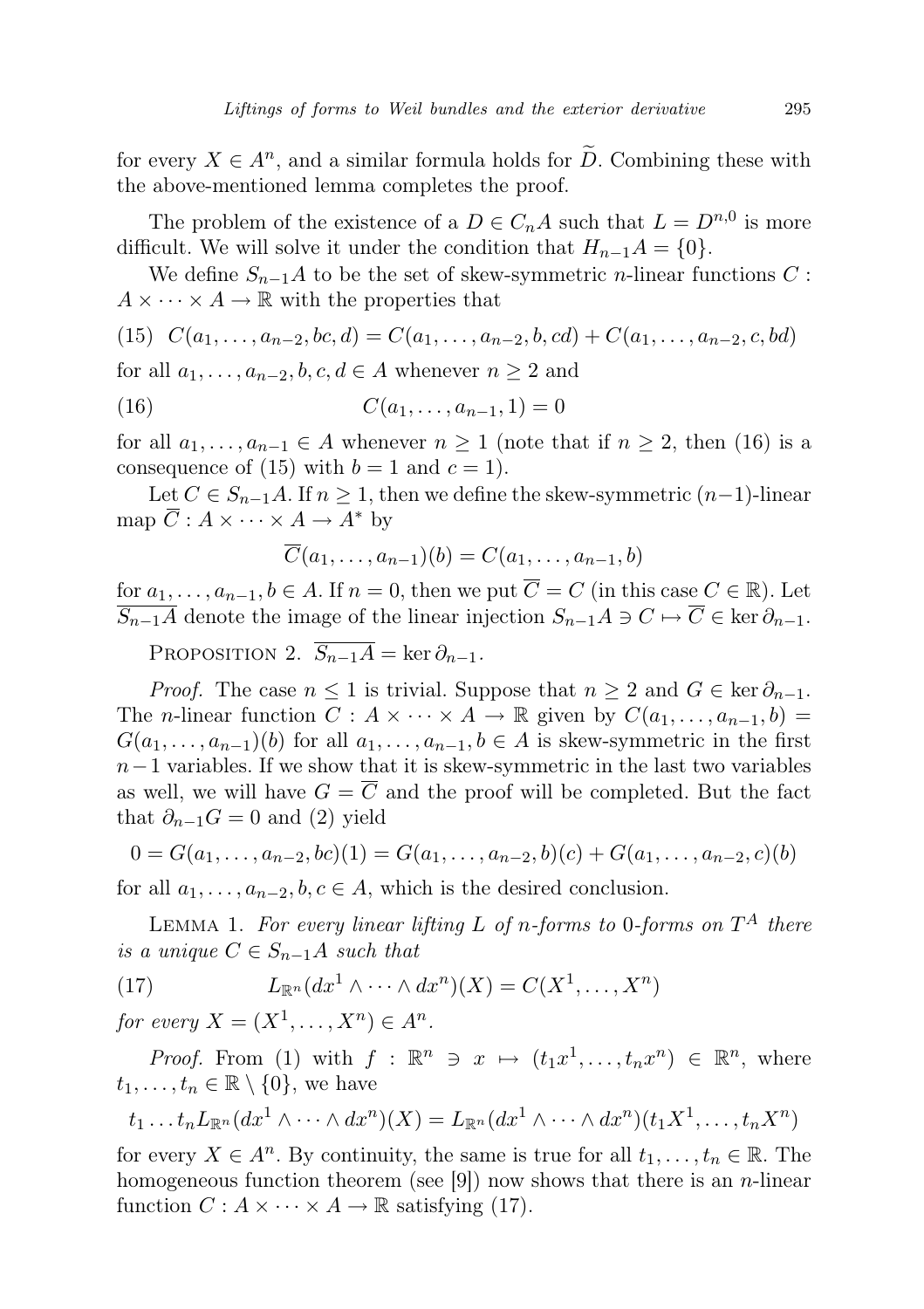From (1) with  $f : \mathbb{R}^n \ni x \mapsto (x^{\sigma(1)}, \dots, x^{\sigma(n)}) \in \mathbb{R}^n$ , where  $\sigma$  is a permutation of  $\{1, \ldots, n\}$ , we have

$$
\mathrm{sgn}\,\sigma L_{\mathbb{R}^n}(dx^1\wedge\cdots\wedge dx^n)(X)=L_{\mathbb{R}^n}(dx^1\wedge\cdots\wedge dx^n)(X^{\sigma(1)},\ldots,X^{\sigma(n)})
$$

for every  $X \in A^n$ . Hence, by (17), C is skew-symmetric.

If  $n \ge 2$ , then put  $U = \{x \in \mathbb{R}^n : x^{n-1} > 0\}$  and

$$
f: U \ni x \mapsto (x^1, \dots, x^{n-2}, \frac{1}{2}(x^{n-1})^2, x^n) \in \mathbb{R}^n,
$$
  

$$
g: U \ni x \mapsto (x^1, \dots, x^{n-1}, x^{n-1}x^n) \in \mathbb{R}^n.
$$

Since  $f^*(dx^1 \wedge \cdots \wedge dx^n) = g^*(dx^1 \wedge \cdots \wedge dx^n)$ , from (1) we have

(18) 
$$
L_{\mathbb{R}^n}(dx^1 \wedge \cdots \wedge dx^n)(X^1, \ldots, X^{n-2}, \frac{1}{2}(X^{n-1})^2, X^n) = L_{\mathbb{R}^n}(dx^1 \wedge \cdots \wedge dx^n)(X^1, \ldots, X^{n-1}, X^{n-1}X^n)
$$

for  $X \in T^A U$ . In the same manner, with U replaced by  $\{x \in \mathbb{R}^n : x^{n-1} < 0\},\$ we can see that (18) also holds for  $X \in T^A\{x \in \mathbb{R}^n : x^{n-1} < 0\}$ , and so, by continuity, for every  $X \in A^n$ . The polarization of (18) with respect to  $X^{n-1}$ and (17) now show that (15) holds.

If  $n = 1$ , then from (1) with  $f : \mathbb{R} \ni x \mapsto 2x - 1 \in \mathbb{R}$  we have  $2L_{\mathbb{R}}(dx)(1)$  $= L_{\mathbb{R}}(dx)(1)$ , so  $L_{\mathbb{R}}(dx)(1) = 0$ . Hence, by (17), C satisfies (16).

The uniqueness of C is evident. This completes the proof.

Lemma 1 enables us to formulate the following proposition.

PROPOSITION 3. Let L be a linear lifting of n-forms to 0-forms on  $T^A$ and  $C \in S_{n-1}A$  be such that (17) holds. Then there exists a  $D \in C_nA$  such that  $L = D^{n,0}$  if and only if  $\overline{C} \in \text{im } \partial_n$ .

*Proof.* If  $D \in C_nA$ , then (17) and (14) show that  $\overline{C} = \partial_n D$  if and only if  $L_{\mathbb{R}^n}(dx^1\wedge\cdots\wedge dx^n)=D_{\mathbb{R}^n}^{n,0}(dx^1\wedge\cdots\wedge dx^n)$ , which is equivalent to  $L=D^{n,0}$ , because of the above-mentioned lemma of [1]. This completes the proof.

Propositions 1–3 give the following theorem.

THEOREM 2. If  $H_{n-1}A = \{0\}$ , then for every linear lifting L of n-forms to 0-forms on  $T^A$  there is a  $D \in C_nA$  such that  $L = D^{n,0}$ , and so the vector space of linear liftings of n-forms to 0-forms on  $T^A$  is isomorphic to  $C_nA/\text{ker }\partial_n$ .

Thus Theorem 2 gives a classification of linear liftings of n-forms to 0 forms on  $T^A$  under the condition that A is acyclic. Clearly, ker  $\partial_{-1} = \mathbb{R}$  and im  $\partial_0 = \mathbb{R}$ . However, computing ker  $\partial_s$  and im  $\partial_{s+1}$  for all  $s \geq -1$  and an arbitrary Weil algebra A seems difficult. In the next section we will solve this problem for some special (but important) Weil algebras.

 $\ker \partial_s$  and  $\operatorname{im} \partial_{s+1}$  for the algebras  $\mathbb{D}_k^r$ . Let r and k be non-negative integers. We will denote by  $\mathbb{D}_k^r$  the Weil algebra of r-jets at 0 of smooth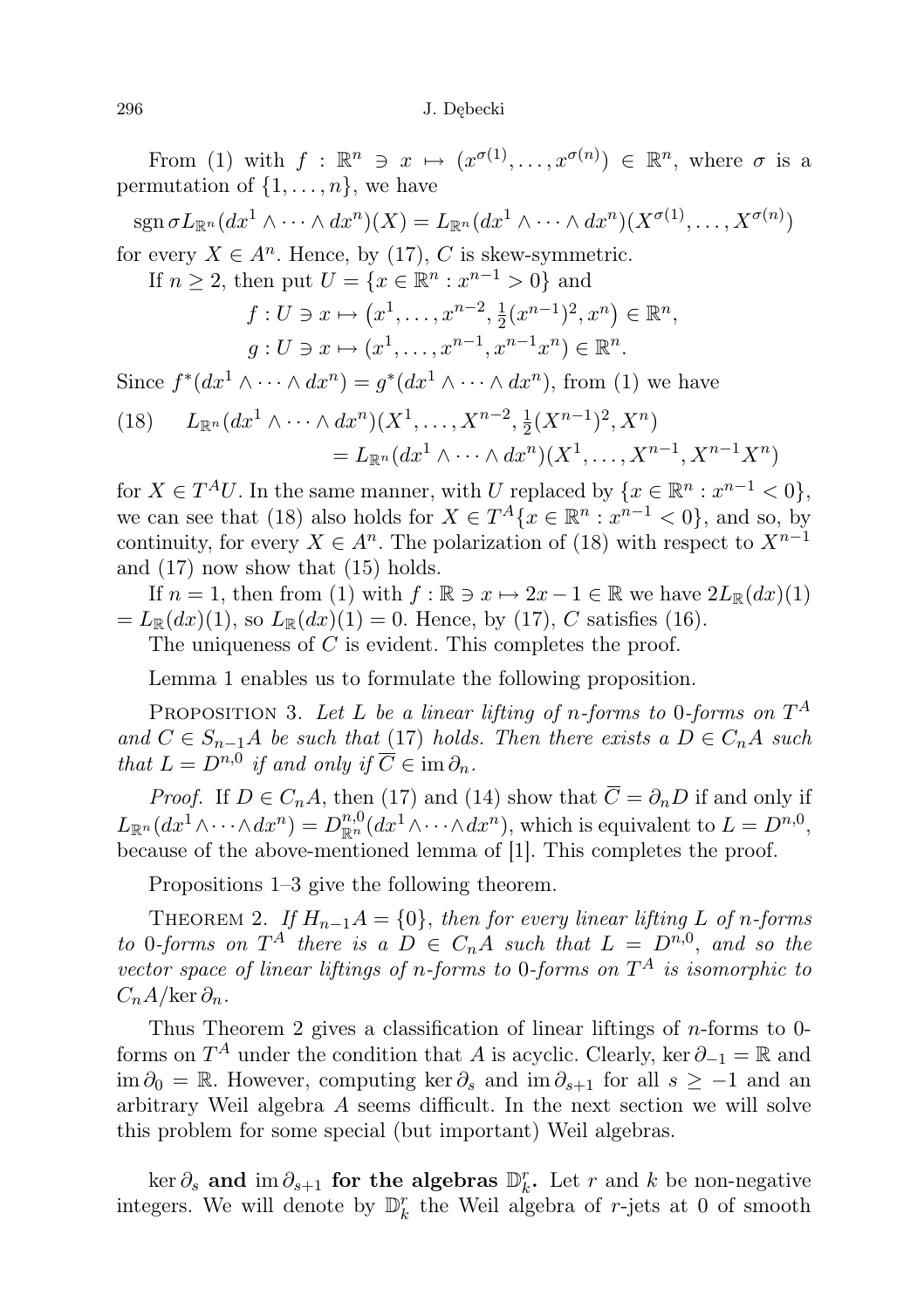functions  $\mathbb{R}^k \to \mathbb{R}$ . It is worth pointing out that each Weil algebra A is a factor algebra of  $\mathbb{D}_{k}^{r}$  for some r and k (see [8]), so the chain complex  $CA$  is isomorphic to a subcomplex of  $C\mathbb{D}_k^r$ .

If  $r = 0$  or  $k = 0$ , then  $\mathbb{D}_{k}^{r} = \mathbb{R}$ , and it is a simple matter to check that  $H_s\mathbb{R} = \{0\}$  for every  $s \geq -1$ .

From now on we make the assumption that  $r \geq 1$  and  $k \geq 1$ .

We will denote by  $x^i$  for  $i \in \{1, ..., k\}$  the r-jet at 0 of the projection  $\mathbb{R}^k \ni x \mapsto x^i \in \mathbb{R}$  and write  $x^{\alpha} = (x^1)^{\alpha^1} \dots (x^k)^{\alpha^k}$  and  $|\alpha| = \alpha^1 + \dots + \alpha^k$ for  $\alpha \in \mathbb{N}^k$ , where  $\mathbb N$  stands for the set of non-negative integers.

For  $s \geq 1$  we denote by  $Z_s$  the set of  $(i_1, \ldots, i_s, \alpha) \in \{1, \ldots, k\}^s \times \mathbb{N}^k$ with the properties that  $i_1 < \cdots < i_s$ , and either  $|\alpha| < r$  or  $|\alpha| = r$  and  $i_s < \max\{l \in \{1, \ldots, k\} : \alpha^l > 0\}$ . Moreover, let  $Z_0$  denote the set of  $\alpha \in \mathbb{N}^k$ such that  $|\alpha| \leq r$ . In [2] it is proved that the map  $I_s : C_s \mathbb{D}_k^r \to \mathbb{R}^{Z_s}$  given by  $I_s(D)(i_1,\ldots,i_s,\alpha) = D(x^{i_1},\ldots,x^{i_s})(x^{\alpha})$  for every  $D \in C_s \mathbb{D}_k^r$  and every  $(i_1, \ldots, i_s, \alpha) \in \mathbb{Z}_s$  is an isomorphism of vector spaces for every non-negative integer s.

For  $s \geq 1$  we denote by  $W_s$  the set of  $(i_1, \ldots, i_s, \alpha) \in \{1, \ldots, k\}^s \times \mathbb{N}^k$ such that  $i_1 < \cdots < i_s, |\alpha| \le r, \alpha \ne 0$  and  $i_s < \max\{l \in \{1, \ldots, k\} : \alpha^l > 0\}.$ Moreover, let  $W_0$  denote the set of  $\alpha \in \mathbb{N}^k$  such that  $|\alpha| \leq r$  and  $\alpha \neq 0$ . Of course,  $W_s \subset Z_s$  for every non-negative integer s.

Suppose now that  $s \geq 1$ .

For  $(i_1, \ldots, i_{s-1}, \beta) \in W_{s-1}$  we put  $i_s = \max\{l \in \{1, \ldots, k\} : \beta^l > 0\}$ and  $\alpha = \beta - e_{i_s}$ , where  $e_1, \ldots, e_k$  is the standard basis of the module  $\mathbb{Z}^k$ . It is easily seen that  $(i_1, \ldots, i_s, \alpha) \in Z_s \setminus W_s$ . Writing  $\varphi_s(i_1, \ldots, i_{s-1}, \beta) =$  $(i_1, \ldots, i_s, \alpha)$  we get  $\varphi_s : W_{s-1} \to Z_s \setminus W_s$ .

For  $(i_1, \ldots, i_s, \alpha) \in Z_s \setminus W_s$  we put  $\beta = \alpha + e_{i_s}$ . It is easily seen that  $(i_1, \ldots, i_{s-1}, \beta) \in W_{s-1}$ . Writing  $\psi_s(i_1, \ldots, i_s, \alpha) = (i_1, \ldots, i_{s-1}, \beta)$  we get  $\psi_s: Z_s \setminus W_s \to W_{s-1}.$ 

LEMMA 2.  $\psi_s \circ \varphi_s = \text{id}_{W_{s-1}}$  and  $\varphi_s \circ \psi_s = \text{id}_{Z_s \setminus W_s}$ .

Proof. The proof is immediate.

If  $(i_1, \ldots, i_s) \in \mathbb{N}^s$  and  $i_u \neq i_v$  for all  $u, v \in \{1, \ldots, s\}$  such that  $u \neq v$ , then we will write  $P(i_1,\ldots,i_s) = (i_{\sigma(1)},\ldots,i_{\sigma(s)})$  and  $sgn(i_1,\ldots,i_s)$ sgn  $\sigma$ , where  $\sigma$  is the permutation of  $\{1, \ldots, s\}$  such that  $i_{\sigma(1)} < \cdots < i_{\sigma(s)}$ .

LEMMA 3. If  $B \in \mathbb{R}^{Z_s}$ , then  $B \in I_s(\ker \partial_s)$  if and only if

(19) 
$$
B(i_1, ..., i_s, \alpha) = -\frac{1}{\alpha^{i_s} + 1} \sum_{\substack{j \in \{l \in \{1, ..., k\} : \alpha^l > 0\} \\ j \neq i_1, ..., i_s}} \alpha^j \operatorname{sgn}(i_1, ..., i_{s-1}, j) + \sum_{\substack{j \in \{l \in \{1, ..., k\} : \alpha^l > 0\} \\ \times B(P(i_1, ..., i_{s-1}, j), \alpha + e_{i_s} - e_j)}
$$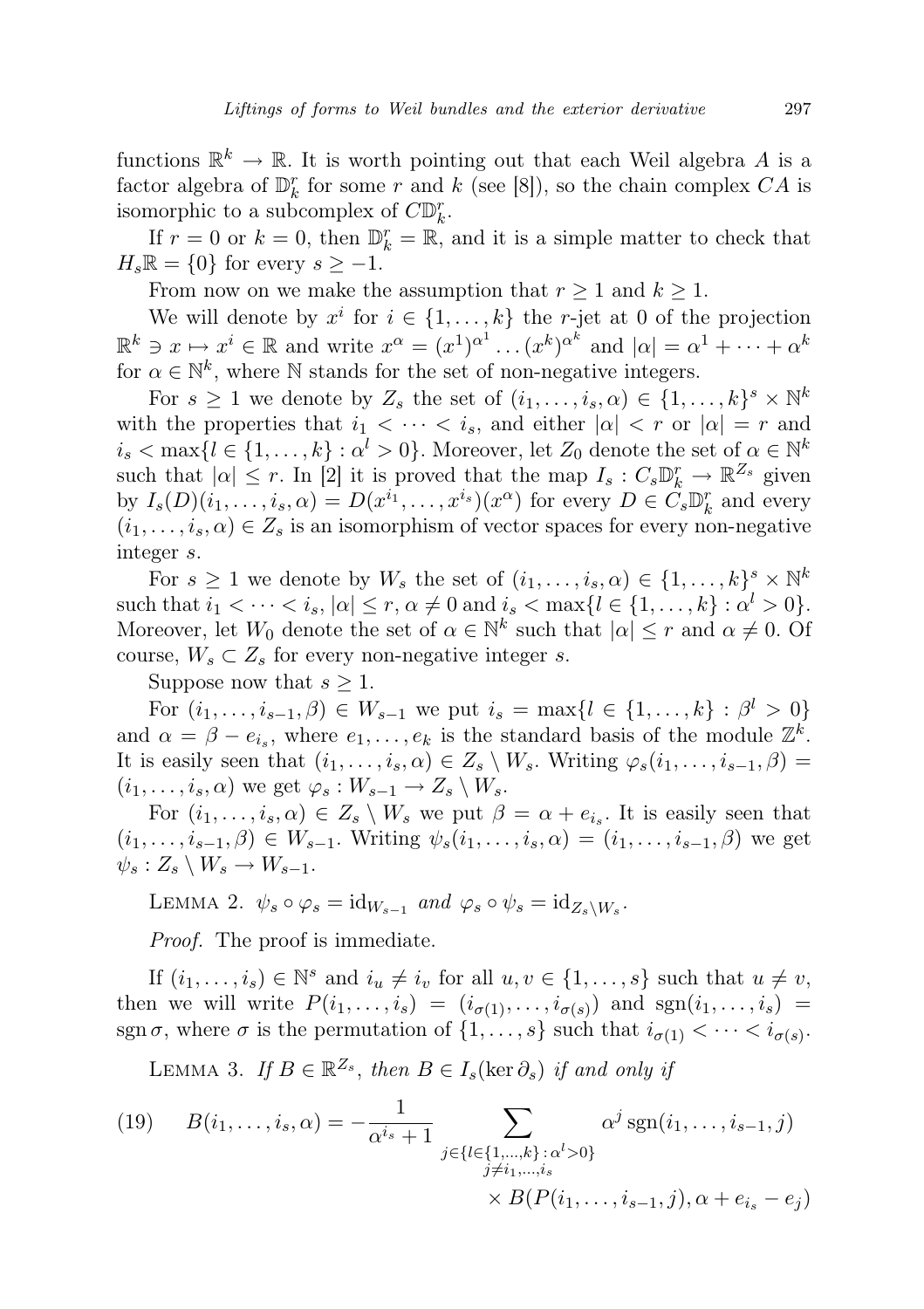298 J. Dębecki

for every  $(i_1, \ldots, i_s, \alpha) \in Z_s \setminus W_s$ . Furthermore, the right hand side of (19) contains only  $B(i_1, \ldots, i_s, \alpha)$  such that  $(i_1, \ldots, i_s, \alpha) \in W_s$ .

*Proof.* Since every  $D \in C_s \mathbb{D}_k^r$  is skew-symmetric, the first assertion of our lemma may be reformulated as follows: if  $D \in C_s \mathbb{D}_k^r$ , then  $D \in \text{ker } \partial_s$  if and only if

(20) 
$$
D(x^{i_1}, \ldots, x^{i_s})(x^{\alpha}) = -\frac{1}{\alpha^{i_s} + 1} \sum_{\substack{j \in \{l \in \{1, \ldots, k\} \, : \, \alpha^l > 0\} \\ j \neq i_s}} \alpha^j D(x^{i_1}, \ldots, x^{i_{s-1}}, x^j)(x^{\alpha + e_{i_s} - e_j})
$$

for every  $(i_1, \ldots, i_s, \alpha) \in Z_s \setminus W_s$ .

On account of the above-mentioned result of [2], if  $D \in C_s \mathbb{D}_k^r$ , then  $D \in$ ker  $\partial_s$  if and only if  $(\partial_s D)(x^{i_1}, \ldots, x^{i_{s-1}})(x^{\beta}) = 0$  for every  $(i_1, \ldots, i_{s-1}, \beta)$  $\in Z_{s-1}$ . Applying (8) we can rewrite this as

(21) 
$$
\sum_{j \in \{l \in \{1, ..., k\} \colon \beta^l > 0\}} \beta^j D(x^{i_1}, ..., x^{i_{s-1}}, x^j)(x^{\beta - e_j}) = 0.
$$

But (20) is equivalent to (21) with  $(i_1, \ldots, i_{s-1}, \beta) = \psi_s(i_1, \ldots, i_s, \alpha)$ , which means that (20) holds if and only if (21) holds for  $(i_1, \ldots, i_{s-1}, \beta) \in W_{s-1}$ , because of Lemma 2. Consequently, the first assertion of our lemma will be proved as soon as we can show that (20) implies (21) with  $(i_1, \ldots, i_{s-1}, \beta) \in$  $Z_{s-1} \setminus W_{s-1}.$ 

Since  $Z_0 \setminus W_0 = \{0\}$ , this is true if  $s = 1$ . Therefore we can assume that s ≥ 2. It is easy to see that for every  $(i_1, \ldots, i_{s-1}, \beta) \in Z_{s-1} \backslash W_{s-1}$  and every  $j \in \{l \in \{1, ..., k\} : \beta^l > 0\} \setminus \{i_1, ..., i_{s-1}\},\$ either  $\beta - e_j = 0, \text{ or } \beta - e_j \neq 0$ and  $\max\{i_1, \ldots, i_{s-1}, j\} = i_{s-1} \ge \max\{l \in \{1, \ldots, k\} : (\beta - e_j)^l > 0\}$ , and so  $(P(i_1, \ldots, i_{s-1}, j), \beta - e_j) \in Z_s \setminus W_s$ . Hence (20) and the skew-symmetry of D give

$$
D(x^{i_1}, \ldots, x^{i_{s-1}}, x^j)(x^{\beta - e_j}) = -\frac{1}{\beta^{i_{s-1}} + 1}
$$
  
\$\times \sum\_{\substack{h \in \{l \in \{1, \ldots, k\} : \beta^l > 0\} \\ h \neq i\_1, \ldots, i\_{s-1}, j}} \beta^h D(x^{i\_1}, \ldots, x^{i\_{s-2}}, x^h, x^j)(x^{\beta + e\_{i\_{s-1}} - e\_h - e\_j}).

Substituting this into  $(21)$  and using the skew-symmetry of D we see that the left hand side of (21) equals

$$
-\frac{1}{\beta^{i_{s-1}}+1} \sum_{\substack{j,h \in \{l \in \{1,\ldots,k\} \colon \beta^l > 0\} \\ j,h \neq i_1,\ldots,i_{s-1} \\ j \neq h}} \beta^h \beta^j D(x^{i_1},\ldots,x^{i_{s-2}},x^h,x^j)(x^{\beta+e_{i_{s-1}}-e_h-e_j}),
$$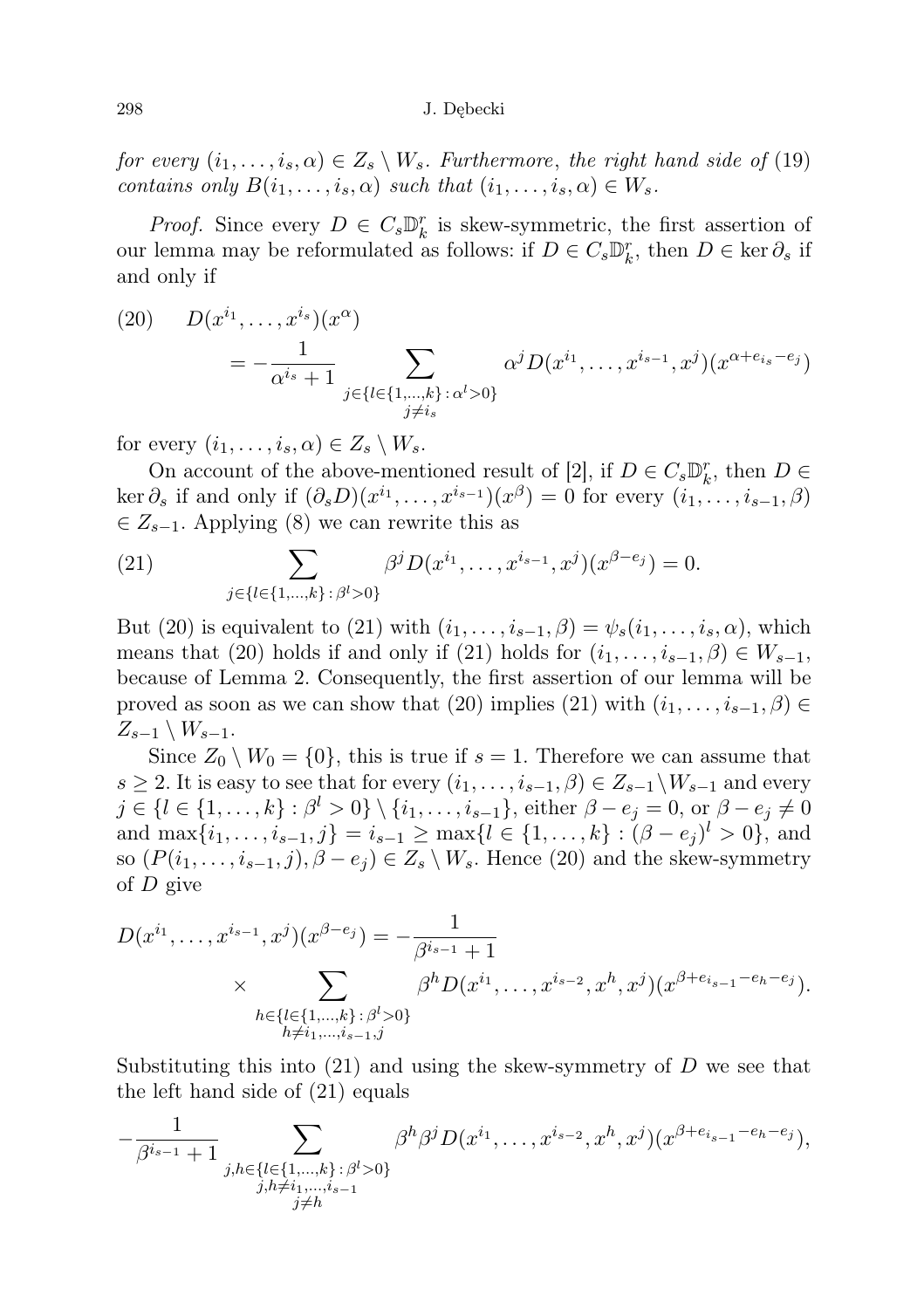which vanishes because of the skew-symmetry of  $D$ . This proves the first assertion of our lemma.

To prove the second one it suffices to notice that for every  $(i_1, \ldots, i_s, \alpha) \in$  $Z_s \setminus W_s$  and every  $j \in \{l \in \{1, ..., k\} : \alpha^l > 0\} \setminus \{i_1, ..., i_s\}$  we have  $\max\{i_1,\ldots,i_{s-1},j\} < i_s = \max\{l \in \{1,\ldots,k\} : (\alpha + e_{i_s} - e_j)^l > 0\}$ , and so  $(P(i_1, \ldots, i_{s-1}, j), \alpha + e_{i_s} - e_j) \in W_s$ . This completes the proof.

Note that Lemma 3 gives a description of ker  $\partial_s$ . Namely, any  $B \in$  $I_s(\ker \partial_s)$  may be defined arbitrarily on  $W_s$  first, and then by (19) on  $Z_s \backslash W_s$ (the same is true for  $s = 0$  when the right hand side of (19) vanishes). In particular, we have the following corollary.

COROLLARY. For every  $s \geq 0$  the map ker  $\partial_s \ni D \mapsto I_s(D)|_{W_s} \in \mathbb{R}^{W_s}$  is an isomorphism of vector spaces.

Finally, from Lemmas 2 and 3 and the above-mentioned result of [2] we obtain the following theorem which states that the algebras  $\mathbb{D}_k^r$  are acyclic.

THEOREM 3.  $H_s \mathbb{D}_k^r = \{0\}$  for every  $s \geq -1$ .

*Proof.* dim ker  $\partial_{s-1} = \text{card } W_{s-1} = \text{card } Z_s - \text{card } W_s = \dim C_s \mathbb{D}_k^r$ dim ker  $\partial_s = \dim \mathrm{im} \, \partial_s$  for every  $s \geq 1$ .

## References

- [1] J. Dębecki, Linear liftings of p-forms to q-forms on Weil bundles, Monatsh. Math. 148 (2006), 101–117.
- [2]  $-$ , Linear natural liftings of forms to Weil bundles with Weil algebras  $\mathbb{D}_k^r$ , Note Mat., to appear.
- [3] M. Doupovec and J. Kurek, Liftings of covariant (0, 2)-tensor fields to the bundle of k-dimensional 1-velocities, Rend. Circ. Mat. Palermo (2) Suppl. 43 (1996), 111–121.
- [4] D. J. Eck, Product-preserving functors on smooth manifolds, J. Pure Appl. Algebra 42 (1986), 133–140.
- [5] J. Gancarzewicz and S. Mahi, Lifts of 1-forms to the tangent bundle of higher order, Czechoslovak Math. J. 40 (115) (1990), 397–407.
- [6] J. Gancarzewicz, W. M. Mikulski and Z. Pogoda, Lifts of some tensor fields and connections to product preserving functors, Nagoya Math. J. 135 (1994), 1–41
- [7] G. Kainz and P. W. Michor, Natural transformations in differential geometry, Czechoslovak Math. J. 37 (112) (1987), 584–607.
- [8] I. Kolář, Jet-like approach to Weil bundles, seminar lecture notes, Masaryk Univ., Brno, 2001.
- [9] I. Kolář, P. W. Michor and J. Slovák, Natural Operations in Differential Geometry, Springer, Berlin, 1993.
- [10] O. O. Luciano, Categories of multiplicative functors and Weil's infinitely near points, Nagoya Math. J. 109 (1988), 69–89.